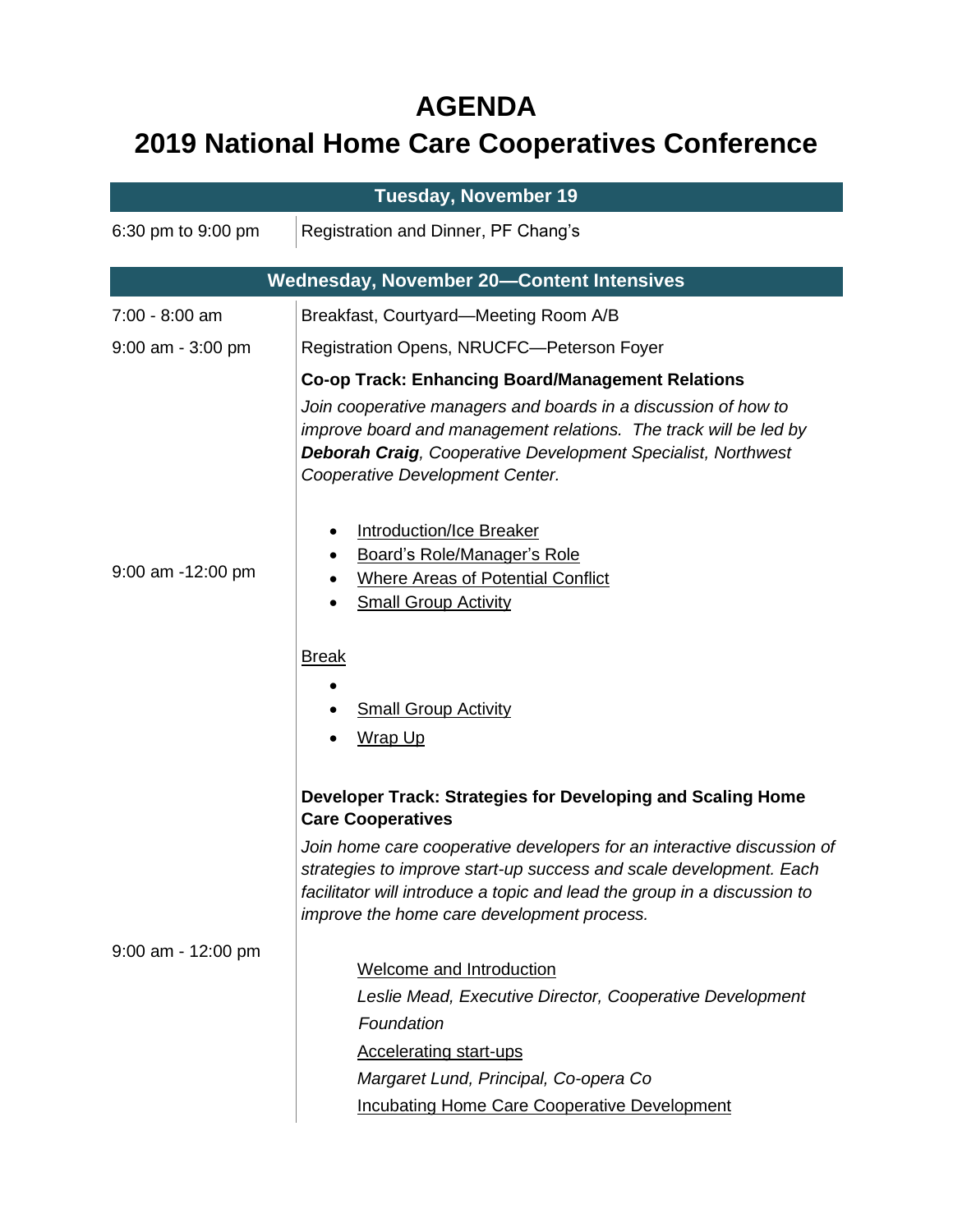|                    | Diane Gasaway, Executive Director, Northwest Cooperative<br><b>Development Center</b>                                                                                                                                                                                                                                        |
|--------------------|------------------------------------------------------------------------------------------------------------------------------------------------------------------------------------------------------------------------------------------------------------------------------------------------------------------------------|
|                    | Jamie Doung, Cooperative Specialist, California Center for<br>Cooperative Development                                                                                                                                                                                                                                        |
|                    | Maria Jimenez, Cooperative Facilitator, California Center for<br>Cooperative Development                                                                                                                                                                                                                                     |
|                    | <b>Working with Partners</b>                                                                                                                                                                                                                                                                                                 |
|                    | Margaret Bau, Cooperative Development Specialist, USDA                                                                                                                                                                                                                                                                       |
|                    | Rapid scale through conversions and acquisitions                                                                                                                                                                                                                                                                             |
|                    | David Hammer, Executive Director, The ICA Group                                                                                                                                                                                                                                                                              |
| 12:00 pm - 1:00 pm | Lunch                                                                                                                                                                                                                                                                                                                        |
|                    | <b>Policy Advocacy Training for Co-ops and Developers</b>                                                                                                                                                                                                                                                                    |
|                    | State and federal policies significantly impact the livelihoods of home<br>care workers and their cooperatives. Learn to tell your compelling<br>home care story in a way that makes policymakers take notice. Kate<br>LaTour, Government Affairs Manager, NCBA and Tim Palmer,<br>consultant, will facilitate this session. |
|                    | Influencers on Home Care Policy                                                                                                                                                                                                                                                                                              |
|                    | Tim Palmer, Consultant                                                                                                                                                                                                                                                                                                       |
|                    | Home Care Legislative Agenda                                                                                                                                                                                                                                                                                                 |
| 1:00 pm - 4:00 pm  | Allison Cook, New York Policy Manager, PHI<br>٠<br>Terrell Cannon, Director of Training and Workforce,<br>$\bullet$<br><b>Home Care Associates</b>                                                                                                                                                                           |
|                    | <b>Break</b>                                                                                                                                                                                                                                                                                                                 |
|                    | <b>Making Your Voice Heard</b>                                                                                                                                                                                                                                                                                               |
|                    | Yvette Beaty, Caregiver, Home Care Associates<br>Rebecca Koehler, Board Chair, Cooperative Care                                                                                                                                                                                                                              |
|                    | <b>Talking to Your Legislators</b>                                                                                                                                                                                                                                                                                           |
|                    | Kate LaTour, NCBA CLUSA                                                                                                                                                                                                                                                                                                      |
|                    | <b>Crafting Your Message</b>                                                                                                                                                                                                                                                                                                 |
| 5:30 pm - 6:00 pm  | Reception, Courtyard--Lobby                                                                                                                                                                                                                                                                                                  |
| 6:00 pm - 7:00 pm  | Dinner, Courtyard-Meeting Room A/B                                                                                                                                                                                                                                                                                           |
|                    |                                                                                                                                                                                                                                                                                                                              |

## **Thursday, November 21—Main Conference, Day 1**

| 7:00 am - 8:00 am | Breakfast, Courtyard-Meeting Room A/B                               |
|-------------------|---------------------------------------------------------------------|
| 8:30 am - 9:00 am | <b>Welcome &amp; Introductions</b>                                  |
|                   | Leslie Mead, Executive Director, Cooperative Development Foundation |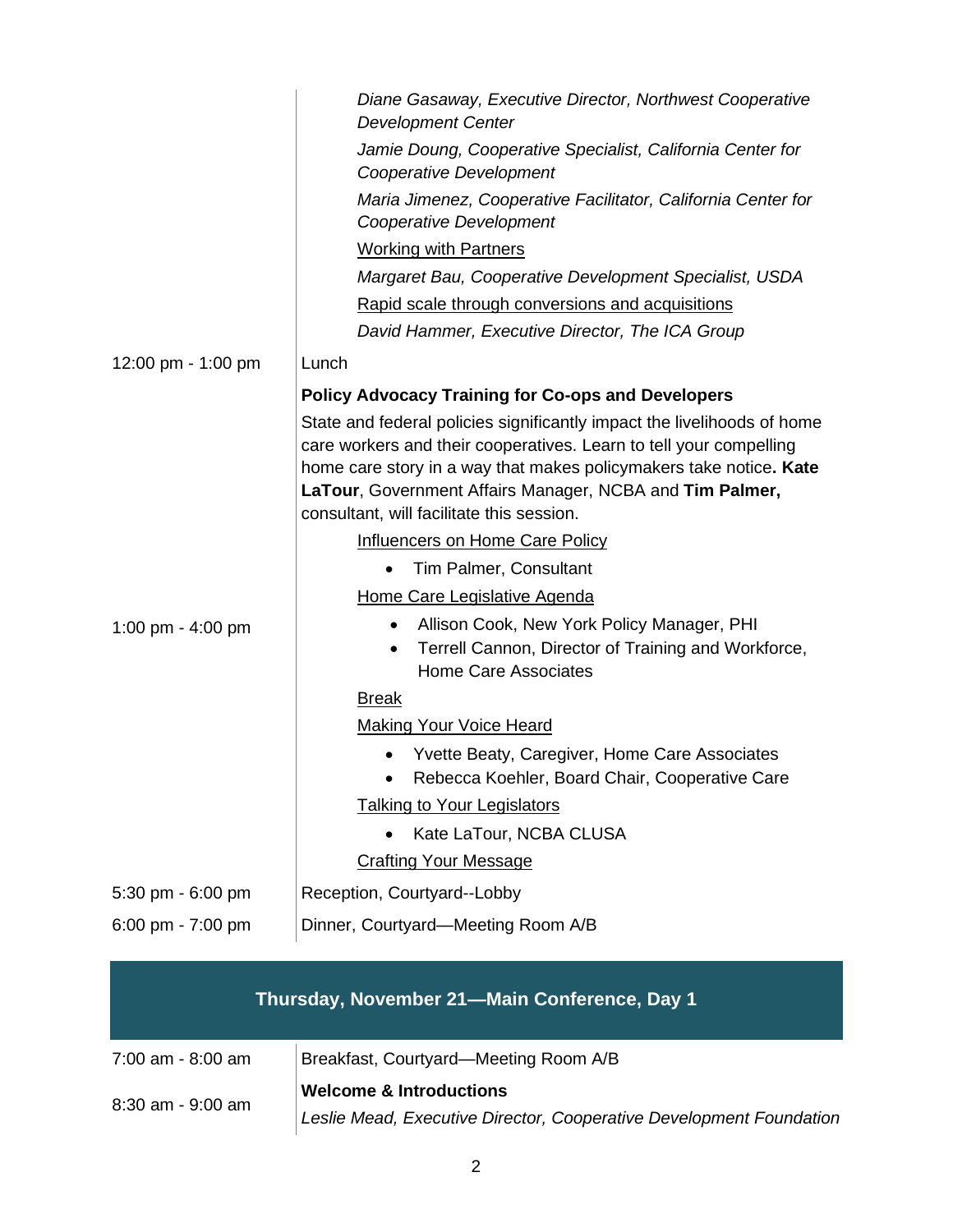| $9:00$ am - $9:30$ am | Quantifying the "Co-op Difference" in Home Care: 2019 Home<br>care co-op benchmarking survey results                            |
|-----------------------|---------------------------------------------------------------------------------------------------------------------------------|
|                       | Katrina Kazda, Program Director, The ICA Group                                                                                  |
| 9:30 am - 10:30 am    | <b>Magnetic Recruitment: Stop chasing and start attracting</b><br>caregivers in 3 easy steps                                    |
|                       | Leigh Davis, Principal, Davis & Delany                                                                                          |
| 10:30 am - 11:00 am   | Break & Team Photographs/Head Shots                                                                                             |
|                       | <b>Homecare Marketing and Sales Deep Dive</b>                                                                                   |
|                       | <b>Training Members as Community Ambassadors</b>                                                                                |
| 11:00 am - 11:35 am   | Linda DeJesus, Community Engagement Coordinator and Juan Carlos<br>Lopez, Executive Associate, Cooperative Home Care Associates |
| 11:35 am - 12:10 pm   | Marketing Basics: Making the co-op value proposition work for<br>you                                                            |
|                       | Jannae Knospe and Arianne Graham, Co-Founders, Samara<br>Collective                                                             |
| 12:10 pm - 1:00 pm    | Lunch & Team Photographs/Head Shots                                                                                             |
| 1:00 pm - 1:35 pm     | Marketing They Can Feel: The power of storytelling to stand out,<br>build trust, and get more clients                           |
|                       | Shavon Prophet, Outreach Manager, The ICA Group                                                                                 |
|                       | <b>Marketing Break-outs</b>                                                                                                     |
|                       | $\triangleright$ Track 1: Taking Action: Interactive marketing plan<br>workshop                                                 |
| 1:35 pm - 2:45 pm     | Led by Jannae Knospe and Arianne Graham                                                                                         |
|                       | $\triangleright$ Track 2: Brand Story Bootcamp                                                                                  |
|                       | Led by Shavon Prophet                                                                                                           |
| 2:45 pm - 3:15 pm     | Break & Team Photographs/Head Shots                                                                                             |
|                       | Expanding into the Public Pay (Medicaid) Market: What you need<br>to know before you leap                                       |
|                       | <b>Understanding Medicaid Homecare</b>                                                                                          |
| $3:15$ pm - $3:45$ pm | Stephen Campbell, Director of Policy, PHI (30 min)                                                                              |
| $3:45$ pm - $4:15$ pm | <b>Key Financial and Operational Considerations</b><br>Nic Miragliuolo, Social Enterprise Consultant, The ICA Group             |
| $3:15$ pm - $4:30$ pm | <b>Concurrent Session: Expanding into Private Pay (Invitation Only)</b>                                                         |
| 4:15 pm - 4:30 pm     | <b>Facilitated Medicaid Q &amp; A and Community Discussion</b>                                                                  |
| 4:30 pm - 4:45 pm     | Day 1 Wrap-up and Evening Announcements                                                                                         |
| 4:45 pm - 6:00 pm     | Team Photographs/Head shots                                                                                                     |